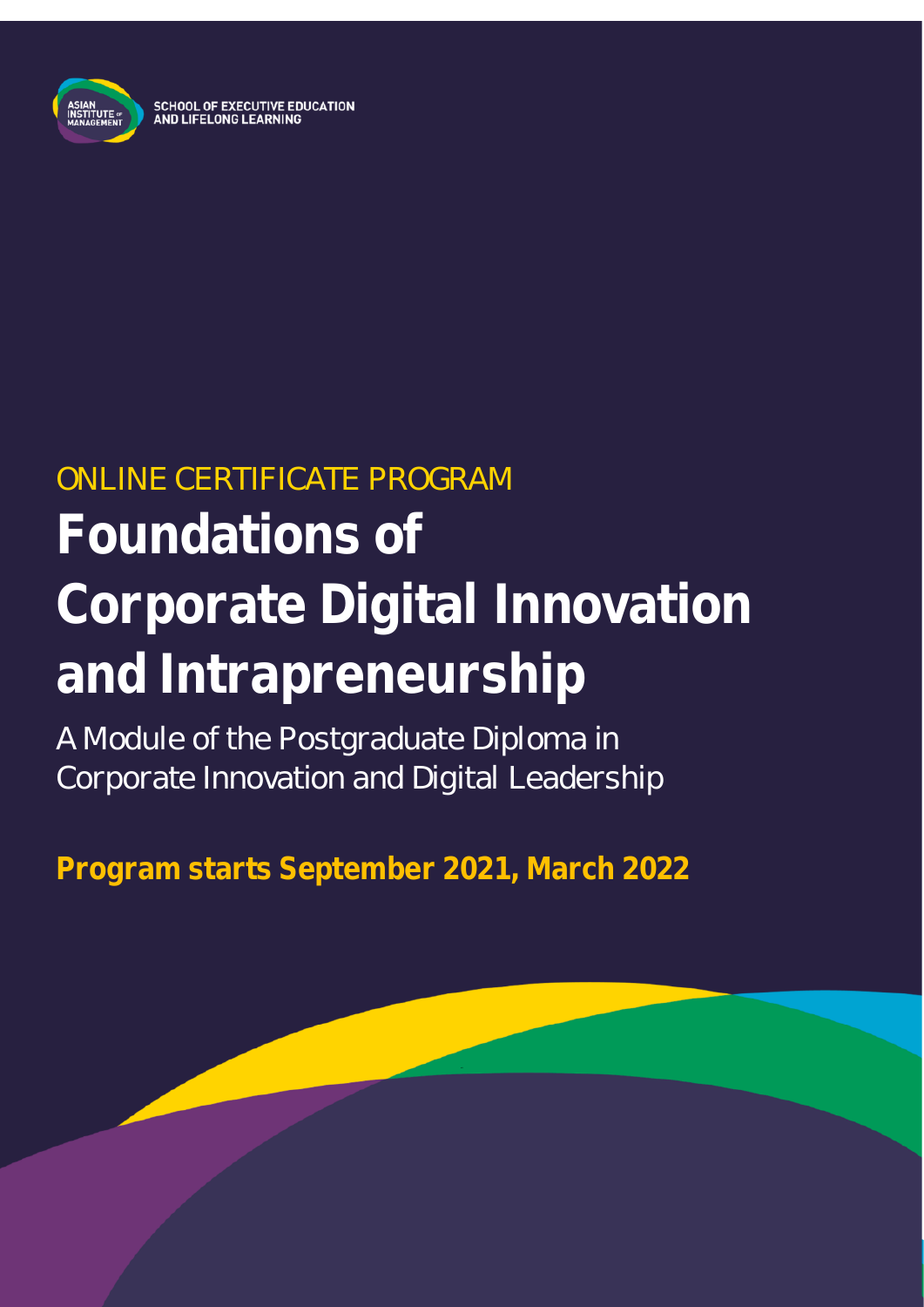



**ONLINE CERTIFICATE PROGRAM**

# **Foundations of Corporate Digital Innovation and Intrapreneurship**

### A Module of the Postgraduate Diploma in Corporate Innovation and Digital Leadership

### **OVERVIEW**

**\_\_\_**

The School of Executive Education and Lifelong Learning, in partnership with Embiggen Consulting, offers this introductory program on Corporate Innovation and Intrapreneurship which serves as an ideal training for any team that wants to generate new disruptive ideas for products and services within a large enterprise.

This online program provides a venue for high-impact, real-time learning with interactive and experiential online sessions. Through the speakers and sessions, participants will further enhance their capability to lead and manage in a cross-functional setting while improving overall performance, planning, and collaboration.

### **PROGRAM OBJECTIVES**

This interactive online program aims to give the participants a holistic understanding of the innovation process and experiments that would yield growth for their organization.

The key takeaways from this program are:

- Integration of Innovation Processes in Business Model Designs
- Development of Value Propositions
- Designing Actionable Innovation Experiments for the Organization

### **KEY BENEFITS**

**Well-Structured Program and World-Class Faculty**

The online program offers a venue for high-impact learning with real-time, experiential, and interactive online sessions. Participants will learn from AIM's world-class faculty and its network of industry leaders and practitioners.

**Gain a Holistic Corporate Innovation Perspective Through Action Learning Methodology**

Embedded in the program structure is an Action Learning Program (ALP) in all the modules. The ALP will complement the knowledge and insights from the lectures as this would enable participants to create actionable and calculated projects.

**Enhanced Leadership and Intrapreneurial Skills**

The program will equip leaders with the necessary skills and knowledge in Innovation and Intrapreneurship. The sessions will allow the participants to create strategic opportunities, as well as disruptive innovation and digital transformation.



### **FOR INQUIRIES:** School of Executive Education and Lifelong Learning, Asian Institute of Management Eugenio Lopez Foundation Building, Joseph R. McMicking Campus 123 Paseo de Roxas, Makati City Philippines 1229 [SEELL@aim.edu](mailto:SEELL@aim.edu) | +632 8892 4011 | www.aim.edu

### **SCHEDULE**

Batch 1: September 21, 23, 28, 30; October 5, 2021

Batch 2: Mar 15, 17, 22, 24, 29, 2022

Tuesdays and Thursdays 5:30 PM to 9:00 PM (GMT+08)

### **FORMAT**

Online

2 Hours Synchronous 1.5 Hours Asynchronous

### **FEES**

PHP 25,000.00 or USD 500.00 \*Based on USD 1 = PHP 50. The prevailing exchange rate at the date of payment may apply.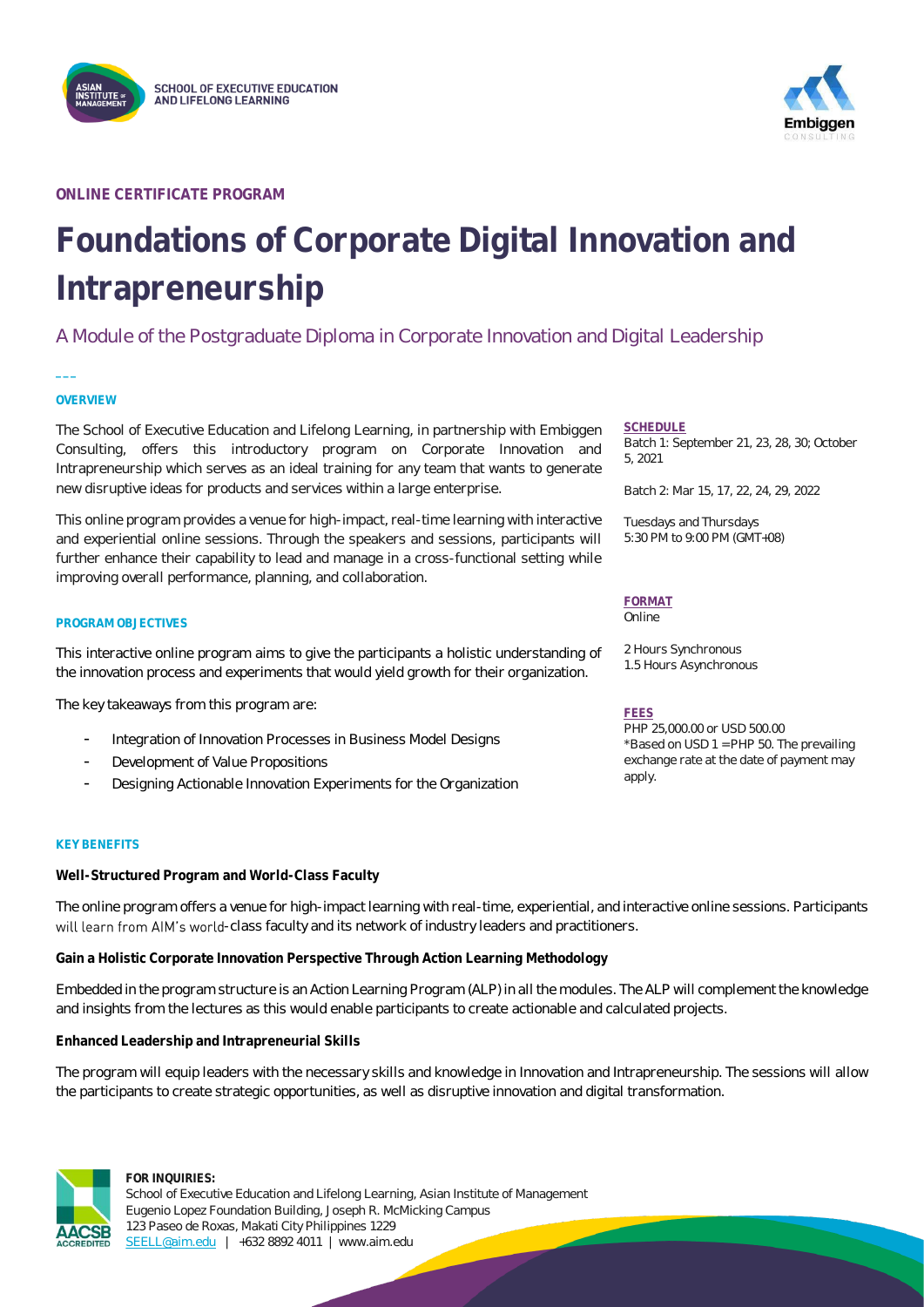



### **WHO SHOULD ATTEND**

This certificate program is geared towards direct business impact and is a must for product managers, sales, marketing, leadership, (new) business developers, and trainees.

The program is also highly recommended for:

**Managers, Supervisors, and Trainees** who want to enhance their entrepreneurial skills and leadership in order to lead their teams in an ever-changing digital economy.

**Entrepreneurs and Business Leaders** who want to gain valuable knowledge and understanding on innovation and how they can best leverage this in their own organization.

### **ABOUT EMBIGGEN CONSULTING**

Embiggen Consulting is an international Corporate Innovation Strategy and Foresight consulting firm committed to building meaningful growth for progressive organizations in Emerging Markets.



**FOR INQUIRIES:** School of Executive Education and Lifelong Learning, Asian Institute of Management Eugenio Lopez Foundation Building, Joseph R. McMicking Campus 123 Paseo de Roxas, Makati City Philippines 1229 [SEELL@aim.edu](mailto:SEELL@aim.edu) | +632 8892 4011 | www.aim.edu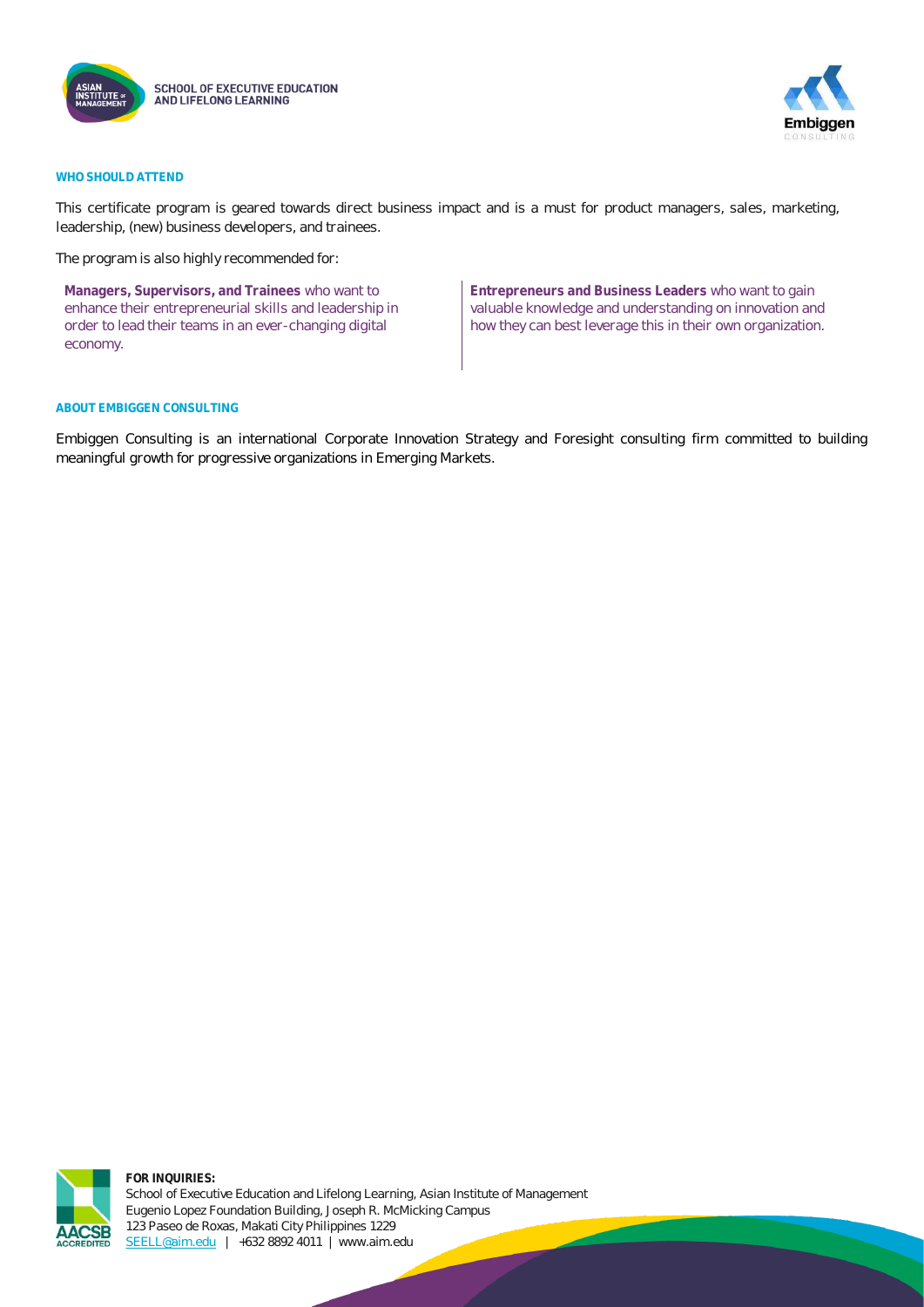





### **PROGRAM LEARNING CONTENT**



### **Corporation Innovation Process Basics**

Learn the essentials of entrepreneurial thinking and innovation. In this module, participants would be able to dissect different case studies of successful corporate innovation and entrepreneurship examples from around the world. Moreover, participants will learn the Innovation Process which they can use to accelerate innovation in their organization.

### **Value Proposition Design**

This module will equip the participants on how to better understand customers and create value propositions that sell. Participants will learn how to turn vague ideas into usable and practical insights that can be tested and validated.

### **Business Model Design**

Empower your organization to create, deliver, and capture value in the new normal through business model innovation. This module will delve on cases of different business models that disrupt industries and capture new value.

### **Designing and De-risking Innovation Experiments**

Turn your team into corporate entrepreneurs with a new mindset of turning fresh ideas into actionable projects that create new value to your organization through a methodical and systematic process to de-risk innovations.

### **Pitching Innovation Projects**

Learn the key components to help you deliver a strong and compelling pitch to your team and to investors.



**FOR INQUIRIES:** School of Executive Education and Lifelong Learning, Asian Institute of Management Eugenio Lopez Foundation Building, Joseph R. McMicking Campus 123 Paseo de Roxas, Makati City Philippines 1229 [SEELL@aim.edu](mailto:SEELL@aim.edu) | +632 8892 4011 | www.aim.edu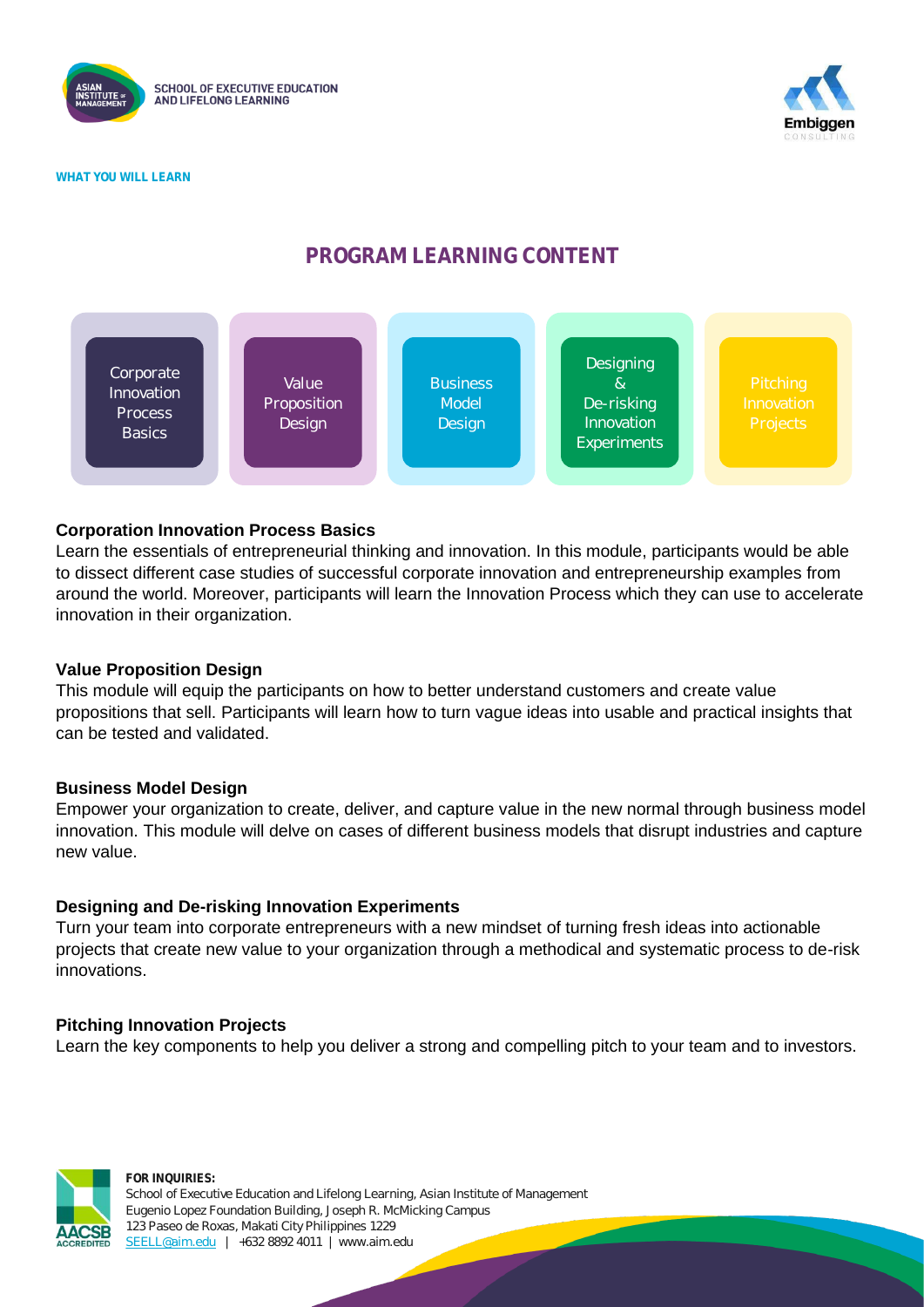



# **Your Program Faculty**



**Rolan Marco Garcia** CEO & Managing Partner Embiggen Consulting

Rolan is the CEO & Managing Partner and heads the Corporate Innovation & Growth practice of Embiggen Consulting - an International Corporate Innovation & Corporate Foresight Consulting firm committed to building meaningful growth for progressive organizations in Emerging Markets. He is a recognized Innovation Consultant by the Global Innovation Management Institute (GIMI) in Cambridge, Massachusetts and recently won the world championship in the 2021 Winter IXL Innovation Olympics - the largest and most prestigious innovation consulting competition in the world along with top business schools in the world like MIT and Yale.

As an enterprise innovation leader, Rolan is the Head of Innovation for one of the biggest and oldest private university groups in the country and the Director of the FEU Tech Innovation Center (FTIC) - the first academe-based venture builder in the Philippines.



**Richard Anthony Cruz** Associate Professor Asian Institute of Management

Richard is an Associate Professor at the Asian Institute of Management. He is currently working actively with Ideaspace (new venture vehicle of the MVP Group), SPRING.PH (new product venture incubator of the Philippine Software Industry Association) and with the Department of Science and Technology - Philippine Council for Agricultural, Aquatic and Natural Resources Research and Development.

He is also a Co-founder at Aghamroad.ph, a donation portal designed to raise financial support for school projects of the Philippine Science High School System.

He has an MBA from AIM and a bachelor's degree in Management Engineering from Ateneo de Manila University (Philippines).



**Earl Martin Valencia** Adjunct Faculty Asian Institute of Management

Earl is currently the Co-founder of a stealth fintech start-up and the founding Partner at Cognity Labs, one of the first virtual startup accelerators connecting emerging markets and Silicon Valley. He was previously a Managing Director for Digital Transformation at Charles Schwab, a broker-leader managing over \$3 Trillion in assets. He also was in the tech and Innovation teams at Bridgewater, the world's largest hedge fund and Silicon Valley tech firms Cisco, VMWare and Dell EMC.

Earl spent 4 years in the Philippines and co-founded QBO, the National Innovation Center of the Philippines, IdeaSpace Foundation, the leading incubator, and accelerator based in Manila and was the VP of Corporate Development and Innovation at Smart/PLDT, a telecom with 60 M mobile subscribers.

Earl obtained a degree in Electrical Engineering, Summa Cum Laude, from Boston University, where he was the founding chapter president of Eta Kappa Nu and a member of Tau Beta Pi. He also has a Masters in Systems Engineering from Cornell University and an M.B.A. from the Stanford Graduate School of Business.



**FOR INQUIRIES:**

School of Executive Education and Lifelong Learning, Asian Institute of Management Eugenio Lopez Foundation Building, Joseph R. McMicking Campus 123 Paseo de Roxas, Makati City Philippines 1229 [SEELL@aim.edu](mailto:SEELL@aim.edu) | +632 8892 4011 | www.aim.edu